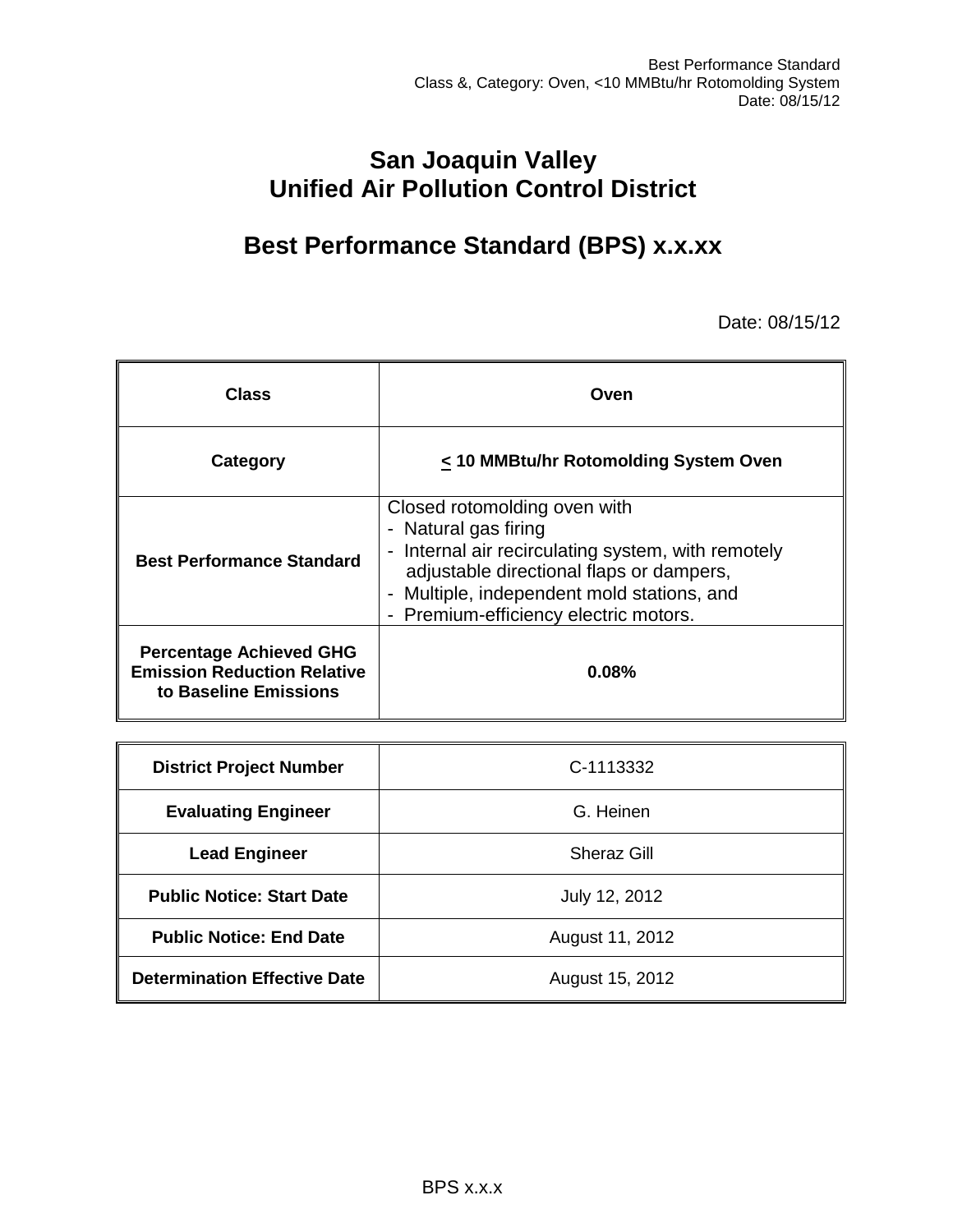# **TABLE OF CONTENTS**

## **[I. Best Performance Standard \(BPS\) Determination Introduction](#page-1-0)**

- [A. Purpose](#page-2-0)
- [B. Definitions](#page-2-1)
- [C. Determining Project Significance Using BPS](#page-3-0)

## **[II. Summary of BPS Determination Phases](#page-3-1)**

**[III. Class and Category](#page-4-0)**

## **lV. Public Notice of Intent**

## **[V. BPS Development](#page-5-0)**

- [STEP 1. Establish Baseline Emissions Factor for Class and Category](#page-5-1)
	- [A. Representative Baseline Operation](#page-5-2)
	- [B. Basis and Assumptions](#page-7-0)
	- [C. Unit of Activity](#page-8-0)
	- [D. Calculations](#page-8-1)
- [STEP 2. List Technologically Feasible GHG Emission Control Measures](#page-9-0)
- [STEP 3. Identify all Achieved-in-Practice GHG Emission Control Measures](#page-10-0)
- [STEP 4. Quantify the Potential GHG Emission and Percent Reduction for Each](#page-12-0)  [Identified Achieved-in-Practice GHG Emission Control Measure](#page-12-0)
- [STEP 5. Rank all Achieved-in-Practice GHG emission reduction measures by order](#page-14-0)  of [% GHG emissions reduction](#page-14-0)
- [STEP 6. Establish the Best Performance Standard \(BPS\) for this Class and](#page-15-0)  **[Category](#page-15-0)**
- [STEP 7. Eliminate All Other Achieved-in-Practice Options from Consideration as](#page-16-0)  [Best Performance Standard](#page-16-0)

## **Vl. Public Participation**

## **[VII. Appendices](#page-16-1)**

- Appendix 1 Public Notice of Intent: Notice
- <span id="page-1-0"></span>Appendix 2 Public Participation: Notice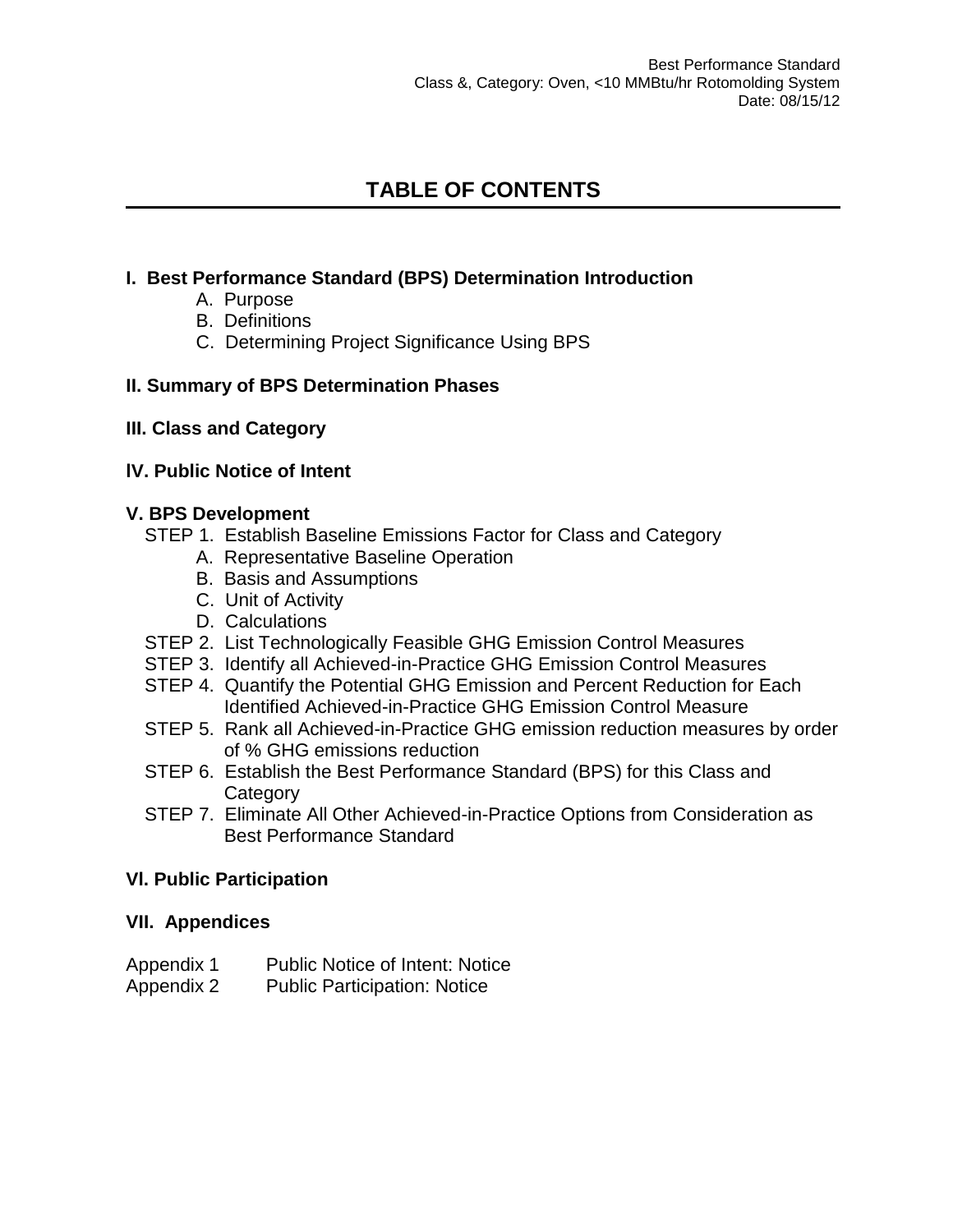# **I. Best Performance Standard (BPS) Determination Introduction**

# <span id="page-2-0"></span>**A. Purpose**

To assist permit applicants, project proponents, and interested parties in assessing and reducing the impacts of project specific greenhouse gas emissions (GHG) on global climate change from stationary source projects, the San Joaquin Valley Air Pollution Control District (District) has adopted the polic*y: District Policy – Addressing GHG Emission Impacts for Stationary Source Projects Under CEQA When Serving as the Lead Agency.* This policy applies to projects for which the District has discretionary approval authority over the project and the District serves as the lead agency for CEQA purposes. Nonetheless, land use agencies can refer to it as guidance for projects that include stationary sources of emissions. The policy relies on the use of performance based standards, otherwise known as Best Performance Standards (BPS) to assess significance of project specific greenhouse gas emissions on global climate change during the environmental review process, as required by CEQA. Use of BPS is a method of streamlining the CEQA process of determining significance and is not a required emission reduction measure. Projects implementing BPS would be determined to have a less than cumulatively significant impact. Otherwise, demonstration of a 29 percent reduction in GHG emissions, from businessas-usual, is required to determine that a project would have a less than cumulatively significant impact.

## <span id="page-2-1"></span>**B. Definitions**

Best Performance Standard for Stationary Source Projects for a specific Class and Category is the most effective, District approved, Achieved-in-Practice means of reducing or limiting GHG emissions from a GHG emissions source, that is also economically feasible per the definition of Achieved-in-Practice. BPS includes equipment type, equipment design, and operational and maintenance practices for the identified service, operation, or emissions unit class and category.

Business-as-Usual is - the emissions for a type of equipment or operation within an identified class and category projected for the year 2020, assuming no change in GHG emissions per unit of activity as established for the baseline period, 2002-2004. To relate BAU to an emissions generating activity, the District proposes to establish emission factors per unit of activity, for each class and category, using the 2002-2004 baseline period as the reference.

Category is - a District approved subdivision within a "class" as identified by unique operational or technical aspects.

Class is - the broadest District approved division of stationary GHG sources based on fundamental type of equipment or industrial classification of the source operation.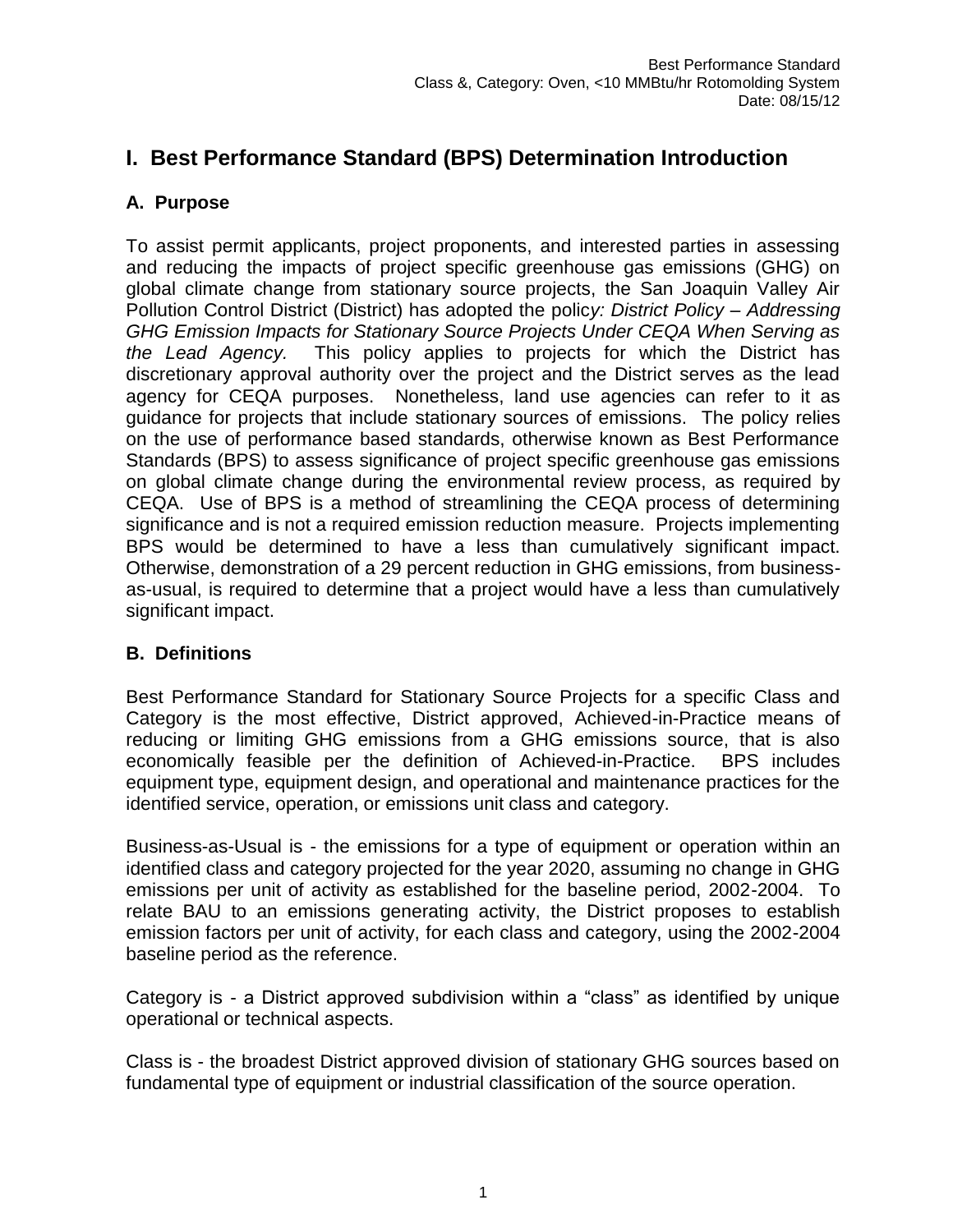## <span id="page-3-0"></span>**C. Determining Project Significance Using BPS**

Use of BPS is a method of determining significance of project specific GHG emission impacts using established specifications. BPS is not a required mitigation of project related impacts. Use of BPS would streamline the significance determination process by pre-quantifying the emission reductions that would be achieved by a specific GHG emission reduction measure and pre-approving the use of such a measure to reduce project-related GHG emissions.

GHG emissions can be directly emitted from stationary sources of air pollution requiring operating permits from the District, or they may be emitted indirectly, as a result of increased electrical power usage, for instance. For traditional stationary source projects, BPS includes equipment type, equipment design, and operational and maintenance practices for the identified service, operation, or emissions unit class and category.

# <span id="page-3-1"></span>**II. Summary of BPS Determination Phases**

The District has established Oven, <10 MMBtu/hr Rotomolding System as a separate class and category which requires implementation of a Best Performance Standard (BPS) pursuant to the District's Climate Change Action Plan (CCAP). The District's determination of the BPS for this class and category has been made using the phased BPS development process established in the District's Final Staff Report, Addressing Greenhouse Gas Emissions under the California Environmental Quality Act. A summary of the specific implementation of the phased BPS development process for this specific determination is as follows: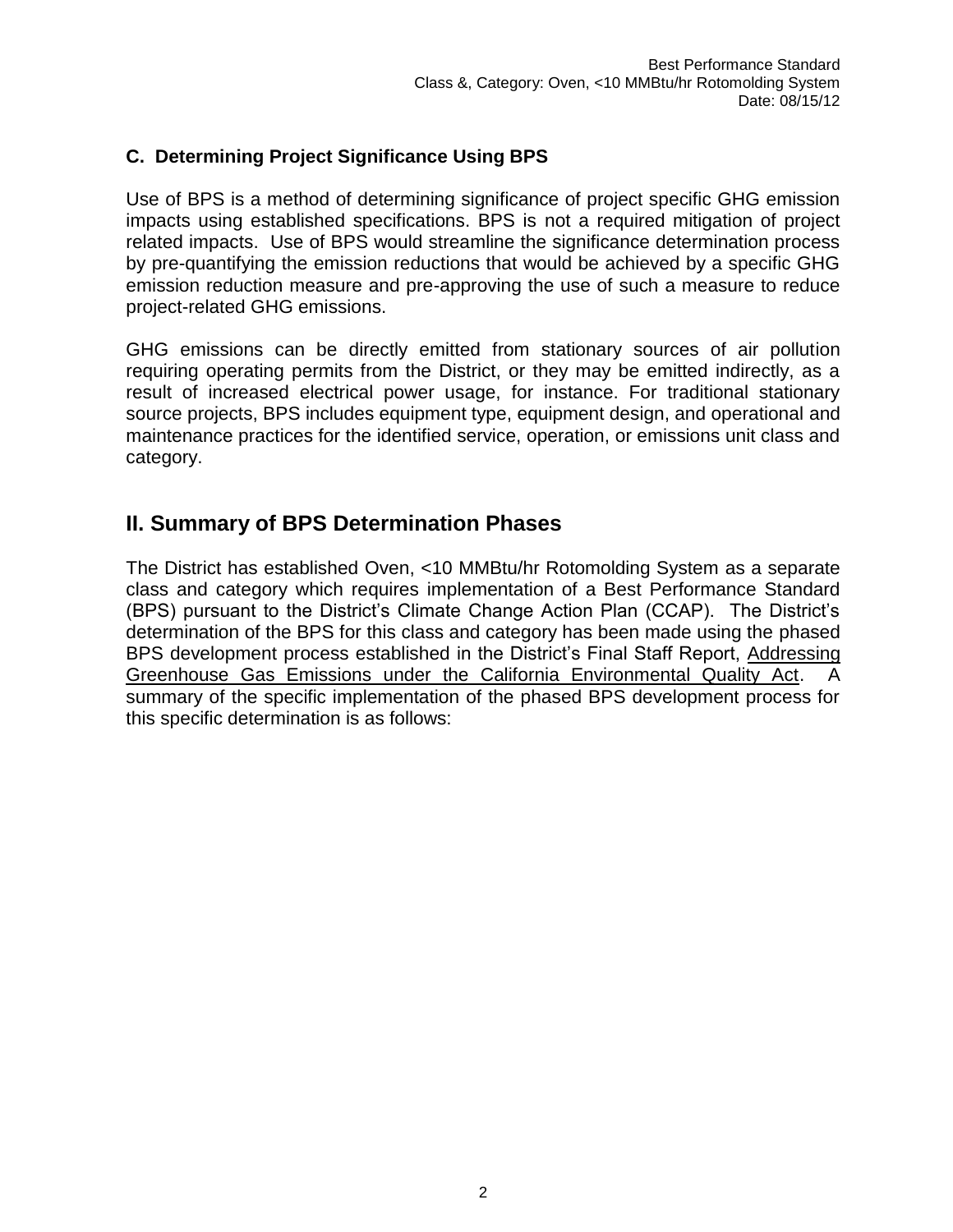| Table 1. BPS Development Process Phases for<br>Oven, <10 MMBtu/hr Rotomolding System |                                                                    |          |                                                                                                                      |  |  |
|--------------------------------------------------------------------------------------|--------------------------------------------------------------------|----------|----------------------------------------------------------------------------------------------------------------------|--|--|
| <b>Phase</b>                                                                         | <b>Description</b><br><b>Date</b>                                  |          | <b>Comments</b>                                                                                                      |  |  |
|                                                                                      | Public Notice of<br>Intent                                         | 03/13/12 | The District's intent notice is attached as<br>Appendix 1.                                                           |  |  |
| 2                                                                                    | <b>BPS Development</b>                                             | 04/24/12 | See evaluation document.                                                                                             |  |  |
| 3                                                                                    | <b>Public Participation:</b><br><b>Public Notice Start</b><br>Date | 07/12/12 | A Draft BPS evaluation was provided for public<br>comment. The District's notification is attached<br>as Appendix 2. |  |  |
| 4                                                                                    | <b>Public Participation:</b><br><b>Public Notice End</b><br>Date   | 08/11/12 | No comments were received.                                                                                           |  |  |
| 5                                                                                    | Public Workshop                                                    | N/A      | No public workshop was held.                                                                                         |  |  |
| 6                                                                                    | Finalization                                                       | 08/15/12 | The BPS established in this evaluation<br>document is effective on the date of finalization.                         |  |  |

# <span id="page-4-0"></span>**III. Class and Category**

Ovens are recognized as a distinct class based on the following:

• An oven, for the purposes of this analysis, is defined as any fuel fired combustion equipment which transfers heat from combustion gases to any material, but is not a boiler, steam generator, process heater, or dryer.

Ovens are a distinct class with respect to the District's prohibitory rules for criteria pollutant emissions (Rules 4306, 4307, 4308 and 4320).

- Ovens differ from boilers and steam generators as ovens are not limited to boiling or raising the temperature of fluid.
- Ovens differ from dryers as ovens do not dry or cure material by direct contact with the products of combustion.
- Ovens differ from dehydrators as ovens do not drive free fluid from products like fruits, vegetables, and nuts, at an accelerated rate without damage to the product.
- Ovens differ from process heaters as ovens do not transfers heat from combustion gases to a process stream.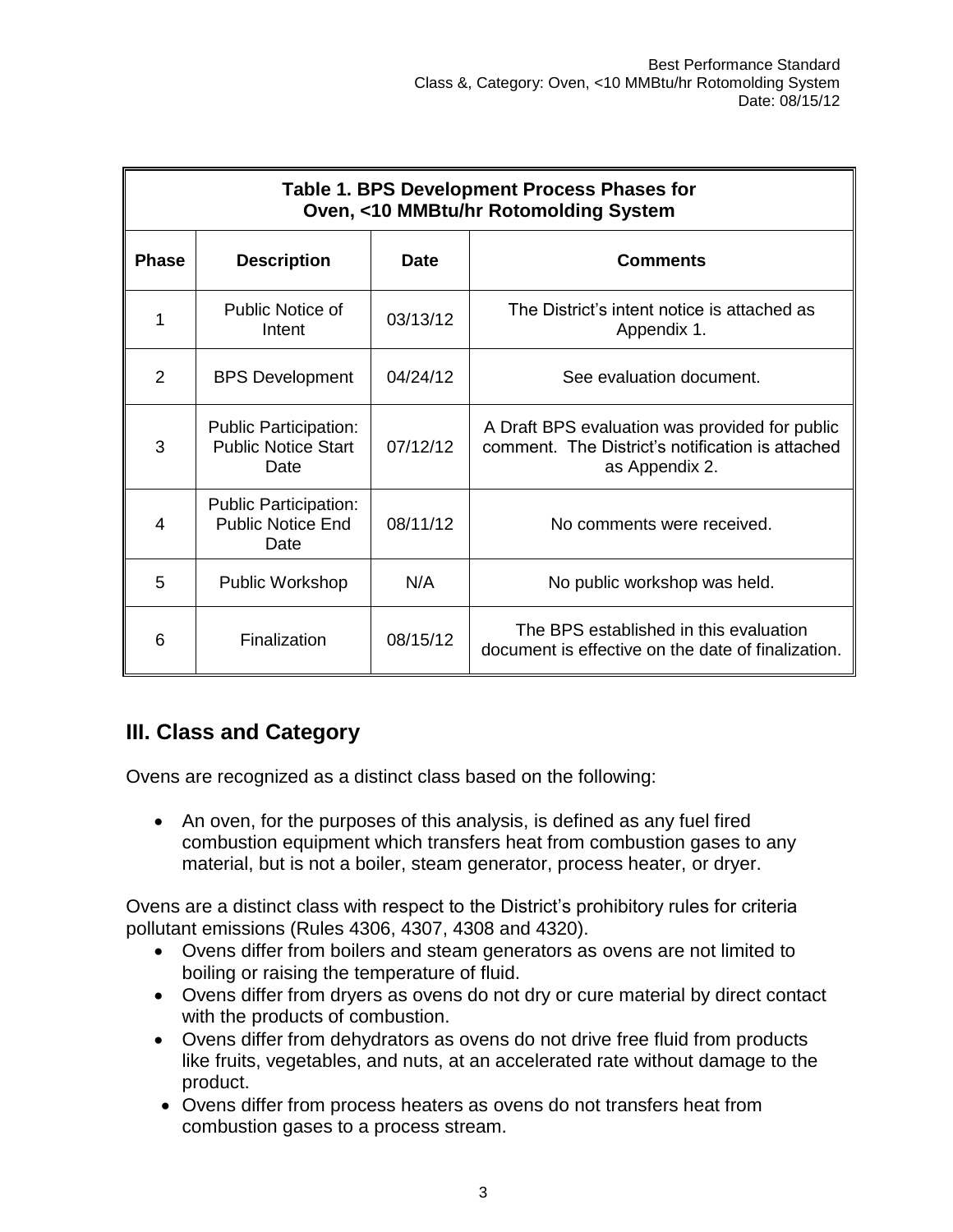<span id="page-5-0"></span>The subcategory of ovens identified is a  $\leq$  10 MMBtu/hr rotomolding system. The specific design of the rotomolding system depends on the size and type of product being produced. Also, the oven must have sufficient clearance for the mold carrier and/or carrier arm to enter, exit, and rotate the mold in the oven. These considerations may limit the applicable BPS compared to ovens for other processes and products and for larger rotomolding systems. Therefore, this BPS will specifically apply to < 10 MMBtu/hr rotomolding systems.

# **IV. Public Notice of Intent**

Prior to developing the development of BPS for this class and category, the District published a Notice of Intent. Public notification of the District's intent to develop BPS for this class and category was sent on April 1, 2010 to individuals registered with the CCAP list server. The District's notification is attached as Appendix 1.

No comments were received during the initial public outreach.

# **V. BPS Development**

## <span id="page-5-1"></span>**STEP 1. Establish Baseline Emissions Factor for Class and Category**

The Baseline Emission Factor (BEF) is defined as the three-year average (2002-2004) of GHG emissions for a particular class and category of equipment in the San Joaquin Valley (SJV), expressed as annual GHG emissions per unit of activity. The Baseline Emission Factor is calculated by first defining an operation which is representative of the average population of units of this type in the SJV during the Baseline Period and then determining the specific emissions per unit throughput for the representative unit.

## <span id="page-5-2"></span>**A. Representative Baseline Operation**

Rotomolding basically involve four steps: 1) placing a plastic powder in a mold; 2) heating the mold to melt the plastic and allow it to closely conform to the mold's shape; 3) cooling the mold, often with forced air or water spray; and 4) removing the molded plastic product. Key to the process is a device which rotates the mold on two axes to allow proper distribution of the melted plastic within the mold.

Heating the mold is generally performed within an enclosed oven, although larger molds may be heated in open top troughs. Enclosed ovens will have a fan to supply combustion air to the burner(s), which provides heated air to the oven. Inside the oven, a recirculating fan uses flaps or dampers to direct the heated air around the mold for more efficient, uniform heating. An exhaust fan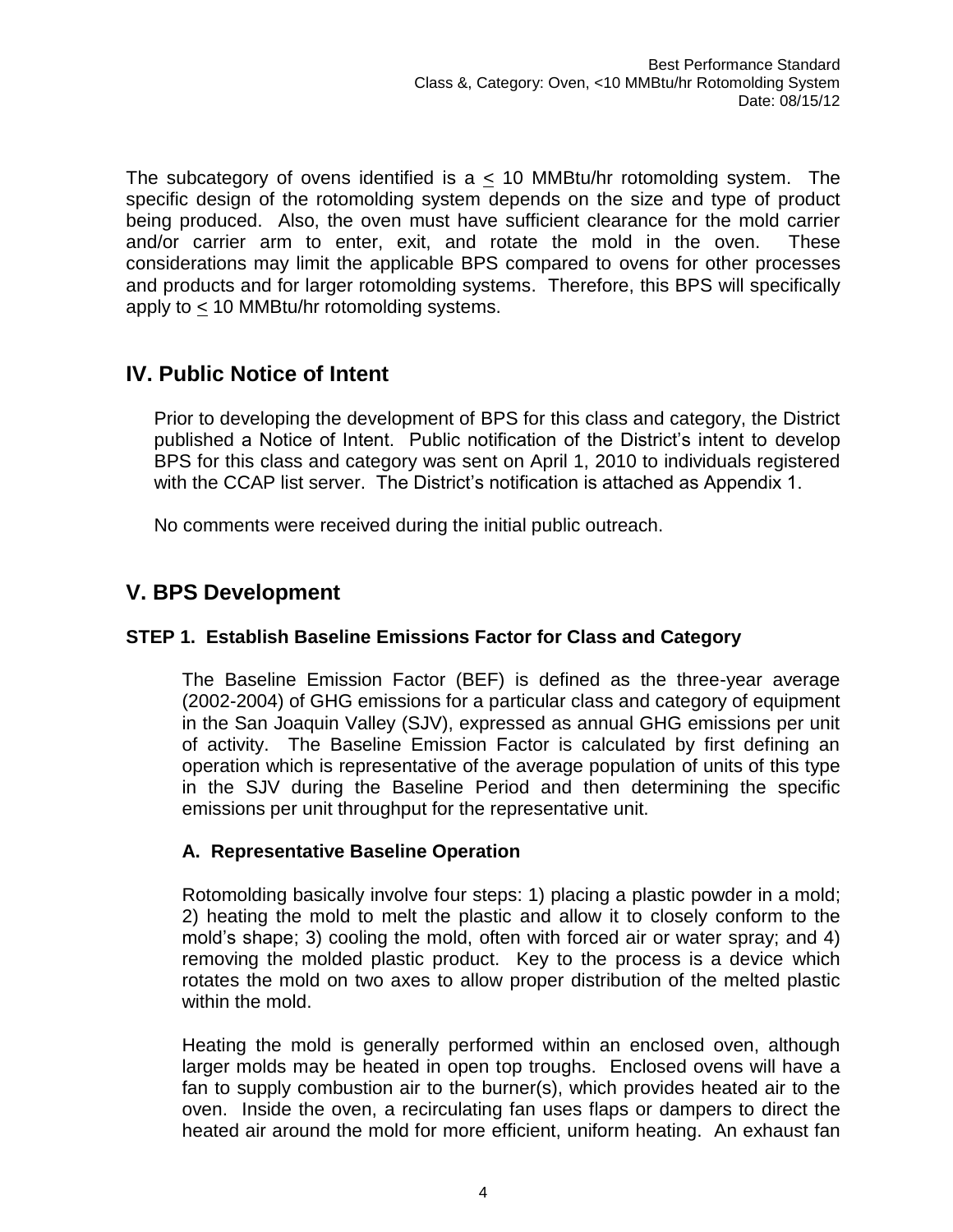is used to remove combustion gases from the oven. Oven design also incorporates provisions to allow for the moving the mold into and out of the oven as well as rotation of the mold while it is in the oven. Natural gas is the most common fuel, although ovens firing on diesel fuel oil or propane are manufactured for locations where a natural gas supply is not available.

Smaller rotomolding systems may have a single, fixed mold, but most current commercial molders typically have multiple mold system. The two most common multiple mold systems are shuttle systems and rotational arms systems. Shuttle systems involve independent molds on rollers or a track system which are quickly shuttled into the oven as the previous mold leaves it. Rotational arms systems involve two or more molds on independent arms which pivot at a central point. One arm can be in the oven while the other arms are cooled, emptied, or filled. Use of the multiple mold system reduces oven refill time which allows for a more efficient operation by increasing the production rate and decreasing the amount of fuel needed to reheat the oven between batches.

For **< 10 MMBtu/hr Rotomolding System Ovens**, the representative baseline operation was determined based on a review of the permitted units which were active in the District during the 2002-2004 baseline period. The number of < 10 MMBtu/hr rotomolders operated in the Valley is limited. During the baseline period, eight units were operated but only three of those units remain under permit today. Four more units were permitted since 2004, for a total of six currently permitted units. The rotomolder inventory is summarized in the following table. These number do not include units rated 11 MMBtu/hr or greater.

| Table 2. Rotomolder Inventory, rated $\leq$ 10 MMBtu/hr |                                      |                   |                      |  |  |
|---------------------------------------------------------|--------------------------------------|-------------------|----------------------|--|--|
| Unit                                                    | <b>Baseline Period</b><br>Operation? | Permit<br>Active? | Rating<br>(MMBtu/hr) |  |  |
| 1                                                       | Yes                                  | No                | 6                    |  |  |
| $\overline{2}$                                          | Yes                                  | <b>No</b>         | 10                   |  |  |
| 3                                                       | Yes                                  | N <sub>o</sub>    | 9                    |  |  |
| 4                                                       | Yes                                  | <b>No</b>         | 10                   |  |  |
| 5                                                       | N <sub>o</sub>                       | Yes               |                      |  |  |
| 6                                                       | Yes                                  | <b>No</b>         | $\overline{2}$       |  |  |
|                                                         | Yes                                  | Yes               | 5                    |  |  |
| 8                                                       | <b>No</b>                            | Yes               | 10                   |  |  |
| 9                                                       | N <sub>o</sub>                       | Yes               | 6                    |  |  |
| 10                                                      | Yes                                  | Yes               | 10                   |  |  |
| 11                                                      | No                                   | <b>No</b>         | 3                    |  |  |
| 12                                                      | Yes                                  | Yes               |                      |  |  |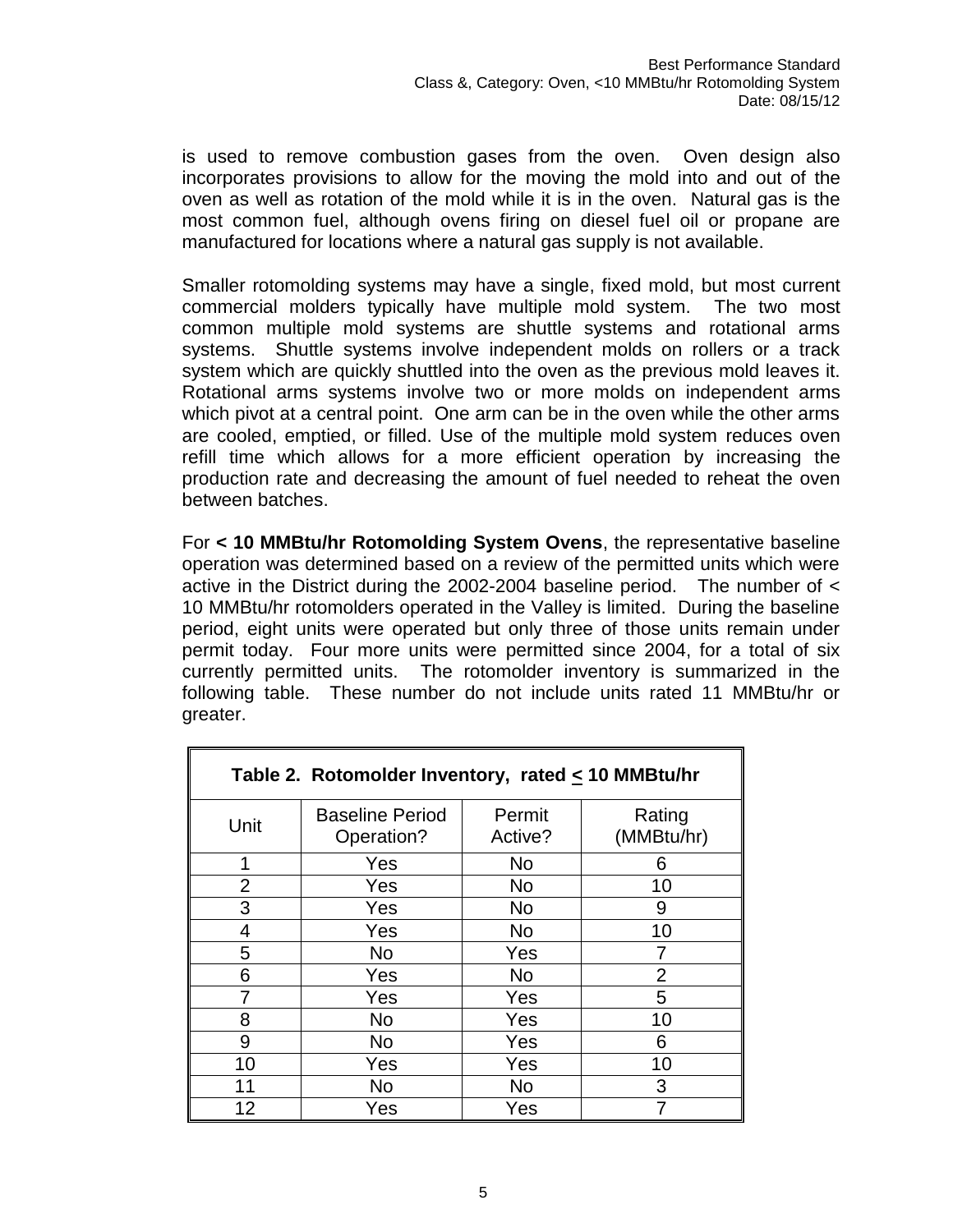Based on review of the units operated during the baseline period, a representative rotomolding unit has been determined to be an oven the following attributes:

- Natural gas fired, forced draft burners
- Electrical motors powering the recirculating air fan, combustion air supply fan, and exhaust fan.
- Mold transport system
- Enclosed heating area with insulated walls.
- Thermally controlled burner and recirculating fan operation.

Because the high efficiency standard for electrical motors was not promulgated at this time, it is assumed that the fans were driven with standard efficiency motors.

#### <span id="page-7-0"></span>**B. Basis and Assumptions**

All direct GHG emissions are produced due to combustion of natural gas in this unit:

- GHG emissions are stated as "CO<sub>2</sub> equivalents" (CO<sub>2</sub>e) which includes the global warming potential of methane and nitrous oxide emissions associated with gaseous fuel combustion.
- Fuel consumption for this unit is 10 MMBtu/hr but with a limit of 45,630 MMBtu/yr, an increase from its current permit limit of 6,640 MMBtu/yr.
- The GHG emission factor for natural gas combustion is 52.9199 kg- $CO<sub>2</sub>e/MM$ Btu per CCAR document<sup>1</sup>.

Indirect emissions are produced due to operation of the main process fans. For the subject oven, the three fans require a total of 31 horsepower.

 Electric motor efficiency will depend on the size and efficiency classification of the motor, as shown in the following table:

| Table 3. Electric Motor Efficiency (%) |          |         |  |  |
|----------------------------------------|----------|---------|--|--|
| <b>Rating HP</b>                       | Standard | Premium |  |  |
| $1 - 4$                                | 78.8     | 85.5    |  |  |
| $5 - 9$                                | 84.0     | 86.5    |  |  |
| $10 - 19$                              | 85.5     | 89.5    |  |  |
| $20 - 49$                              | 88.5     | 91.7    |  |  |
| $50 - 99$                              | 90.2     | 93.0    |  |  |

#### *Notes:*

 $\overline{a}$ <sup>1</sup> California Climate Change Action Registry (CCAR), Version 3.1, January, 2009 (Appendix C, Tables C.7 and C.8)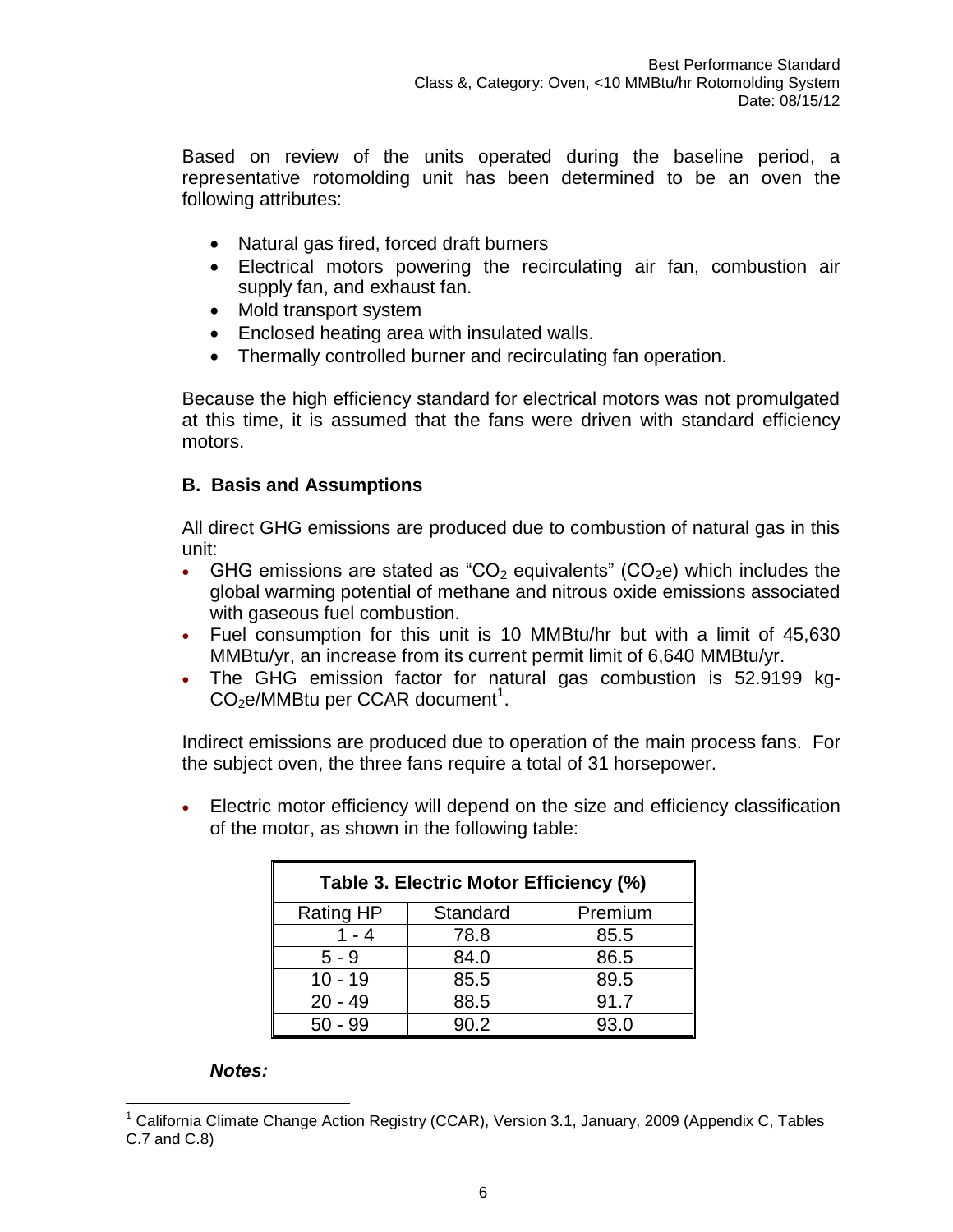- Standard Efficiency values reflect NEMA Design B motors, 1 hp and larger that operate more than 500 hours per year.

- Premium Efficiency values reflect the nominal efficiency standards for motors manufactured after December 19, 2010, under the *Energy Independence and Security Act of 2007*.

• Indirect emissions from electric power consumption are calculated based on the current PG&E electric power generation factor of  $0.524$  lb-CO<sub>2</sub>e per kWh

# <span id="page-8-0"></span>**C. Unit of Activity**

To relate Business-as-Usual to an emissions generating activity, it is necessary to establish an emission factor per unit of activity, for the established class and category, using the 2002-2004 baseline period as the reference.

The melting time and temperature for each batch operation is precisely calculated depending on the mold size, product composition and wall thickness, oven volume, internal air recirculation rate, and other oven specific parameters. Therefore, it is not possible to determine a unit specific emission rate. Since the process is a sequential batch process, it will be assumed that the burner and motors operate at a relatively consistent rate during the operating day. In reality, the equipment cycles on and off during the melting cycle to achieve and maintain a uniform melting temperature and is switched off to minimize heat loss when the molds are inserted into and removed from the oven. To normalize the activity on an hourly basis, however, continuous operation will be assumed.

# <span id="page-8-1"></span>**D. Calculations**

This determination was based on a review of the permitted units which were operating in the District during the baseline period. Standard Efficiency is used for Baseline Emission calculations since such motors would be the most commonly encountered motors in furnaces produced prior to the baseline period.

1. Direct GHG emissions from the burning of natural gas were calculated assuming the maximum burner firing rate and using the following formula:

Direct GHG = 5.4 MMBtu/hr x 117 lb-CO<sub>2</sub>e/MMBtu  $= 631.8$  lb-CO<sub>2</sub>e/hr

2. Indirect GHG emissions from the production of electricity of the electrical power for the motors were calculated using the following equations: kW/hr = hp/hr x 0.7457 kW/hp x (1/efficiency)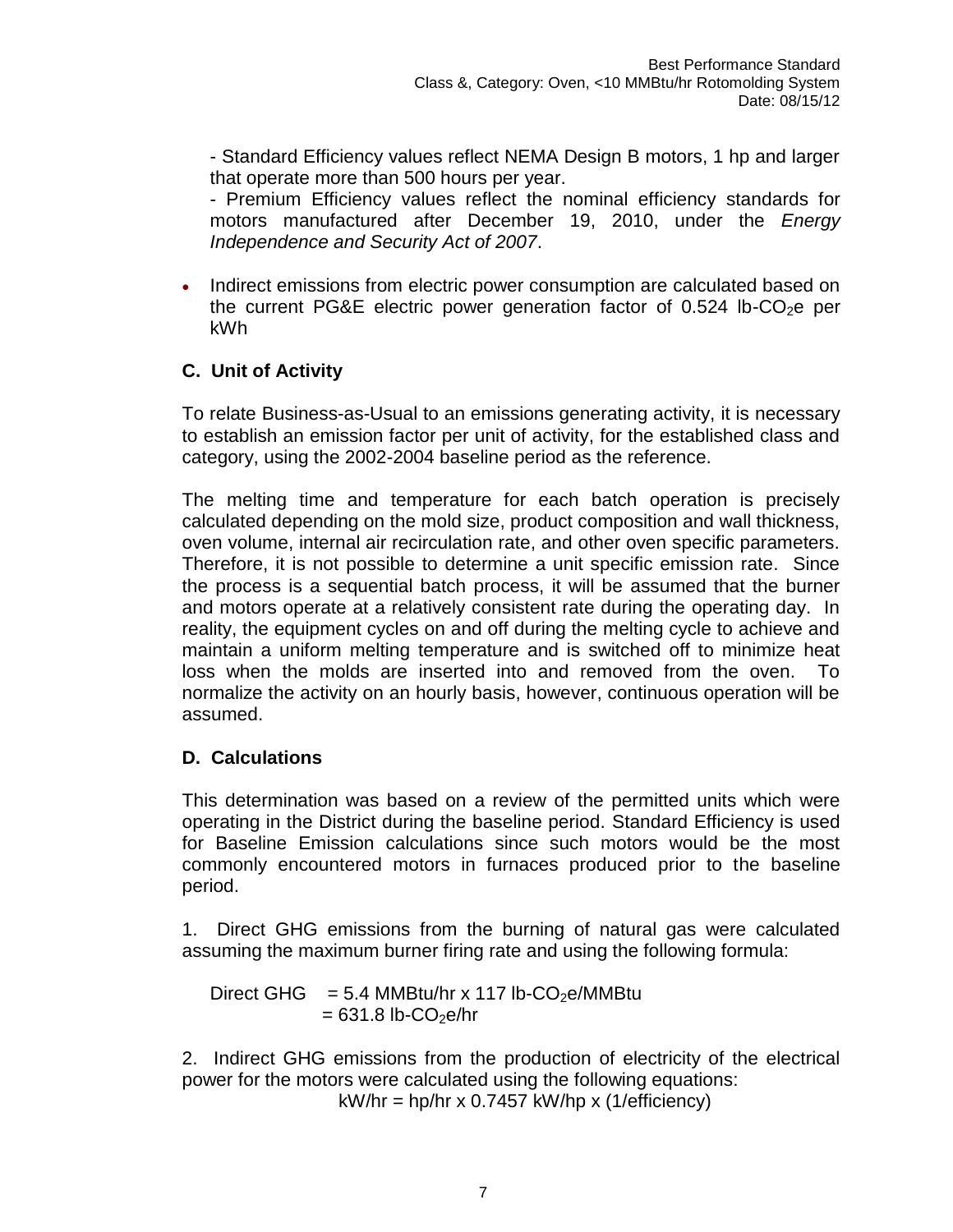$$
lb\text{-}CO_2e/hr = kW/hr \times 0.524 lb\text{-}CO_2e/kWh
$$

The results of these calculations are shown in the following table:

| Table 4. Baseline Emissions - Indirect                                                                                |    |        |      |       |       |      |
|-----------------------------------------------------------------------------------------------------------------------|----|--------|------|-------|-------|------|
| $lb$ -CO <sub>2</sub> e<br>$lb$ -CO <sub>2</sub> e<br>kW/hr<br>Efficiency<br>hp/hr<br>kW/hp<br>Fan Type<br>/hr<br>/kW |    |        |      |       |       |      |
| <b>Burner</b>                                                                                                         | 10 | 0.7457 | 85.5 | 8.72  | 0.524 | 4.57 |
| Recirculating                                                                                                         | 20 | 0.7457 | 88.5 | 16.85 | 0.524 | 8.83 |
| Exhaust                                                                                                               |    | 0.7457 | 78.8 | 0.95  | 0.524 | 0.50 |
| 13.9<br>Total                                                                                                         |    |        |      |       |       |      |

3. The Baseline Emission Factor (BEF) is the sum of the direct and the indirect GHG emissions:

$$
BEF = (631.8 + 13.9) lb\text{-}CO2 e/hr
$$

$$
= 645.7 lb\text{-}CO2e/hr
$$

#### <span id="page-9-0"></span>**STEP 2. List Technologically Feasible GHG Emission Control Measures**

For the specific equipment or operation being proposed, all technologically feasible GHG emissions reduction measures are listed, including equipment selection, design elements and best management practices, that do not result in an increase in criteria pollutant emissions compared to the proposed equipment or operation. The following findings or considerations are applicable to this class and category:

- Closed oven, which retain combustion heat more efficiently than open design oven, reducing fuel use and therefore reducing GHG combustion emissions.
- Natural gas firing, with emissions of 116.4 lb-CO<sub>2</sub>e/MMBtu/hr, produces less GHG emissions per unit of thermal output than a higher carbon fuels such as diesel fuel oil, with emissions of  $161.4$  lb-CO<sub>2</sub>e/MMBtu.
- Internal air recirculating system, with remotely adjustable directional flaps or dampers, which improve thermal efficiency by concentrating the heated air close to the mold, increasing heat transfer and reducing the required amount of fuel need for the melting process.
- Multiple, independent mold stations which maximize oven utilization and reduce thermal energy lost from the cooling of the oven between batches. Since less heat is lost from the oven walls, less fuel is needed to bring the new oven back up to the required melting temperature.
- High-efficiency (Premium Efficiency) motors, which more efficiently utilize electrical power for combustion, recirculation and exhaust purposes.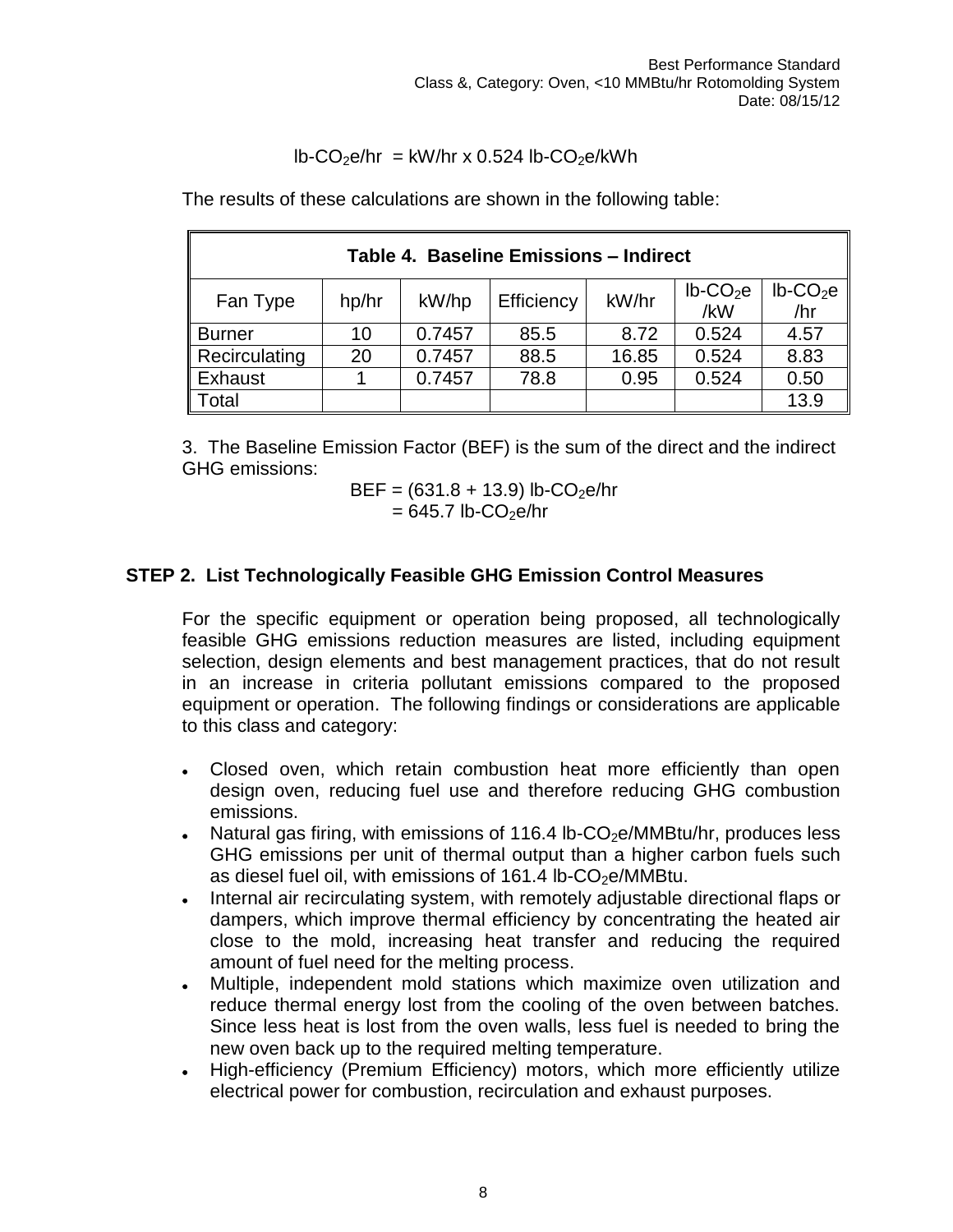Although the oven operates at 600° F, the recirculation system efficiently retains the thermal energy and the exhaust temperature was measured to be in the range of 160 to 180° F. This temperature range is not considered to ideal for heat recovery systems since a certain amount of thermal energy is needed to prevent condensation of corrosive elements of the exhaust that could compromise the exhaust system.

Based on a review of available technology and with consideration of input from industry, manufacturers, and other members of the public, the following is determined to be the technologically feasible GHG emission reduction measures for this class and category:

| Table 5. Technologically Feasible GHG Control Measures for<br>Ovens, < 10 MMBtu/hr Rotomolding Systems                                    |                                                                                                     |  |  |  |
|-------------------------------------------------------------------------------------------------------------------------------------------|-----------------------------------------------------------------------------------------------------|--|--|--|
| <b>GHG Control Measures</b><br><b>Qualifications</b>                                                                                      |                                                                                                     |  |  |  |
| Closed rotomolding oven with<br>Natural gas firing<br>Internal air recirculating system, with<br>remotely adjustable directional flaps or | Higher thermal efficiency oven<br>reduces direct GHG emissions from<br>fuel combustion.             |  |  |  |
| dampers,<br>Multiple, independent mold stations,<br>and<br>Premium-efficiency electric motors.                                            | High efficiency fan motors reduce<br>indirect GHG emissions by reducing<br>electrical power demand. |  |  |  |

All of the control measures identified above are compatible with control equipment for criteria pollutants which meets current regulatory requirements. None of the identified control measures would result in an increase in emissions of criteria pollutants.

#### <span id="page-10-0"></span>**STEP 3. Identify all Achieved-in-Practice GHG Emission Control Measures**

For all technologically feasible GHG emission reduction measures, all GHG reduction measures determined to be Achieved-in-Practice are identified. Achieved-in-Practice is defined as any equipment, technology, practice or operation available in the United States that has been installed and operated or used at a commercial or stationary source site for a reasonable period of time sufficient to demonstrate that the equipment, the technology, the practice or the operation is reliable when operated in a manner that is typical for the process. In determining whether equipment, technology, practice or operation is Achieved-in-Practice, the District will consider the extent to which grants, incentives or other financial subsidies influence the economic feasibility of its use.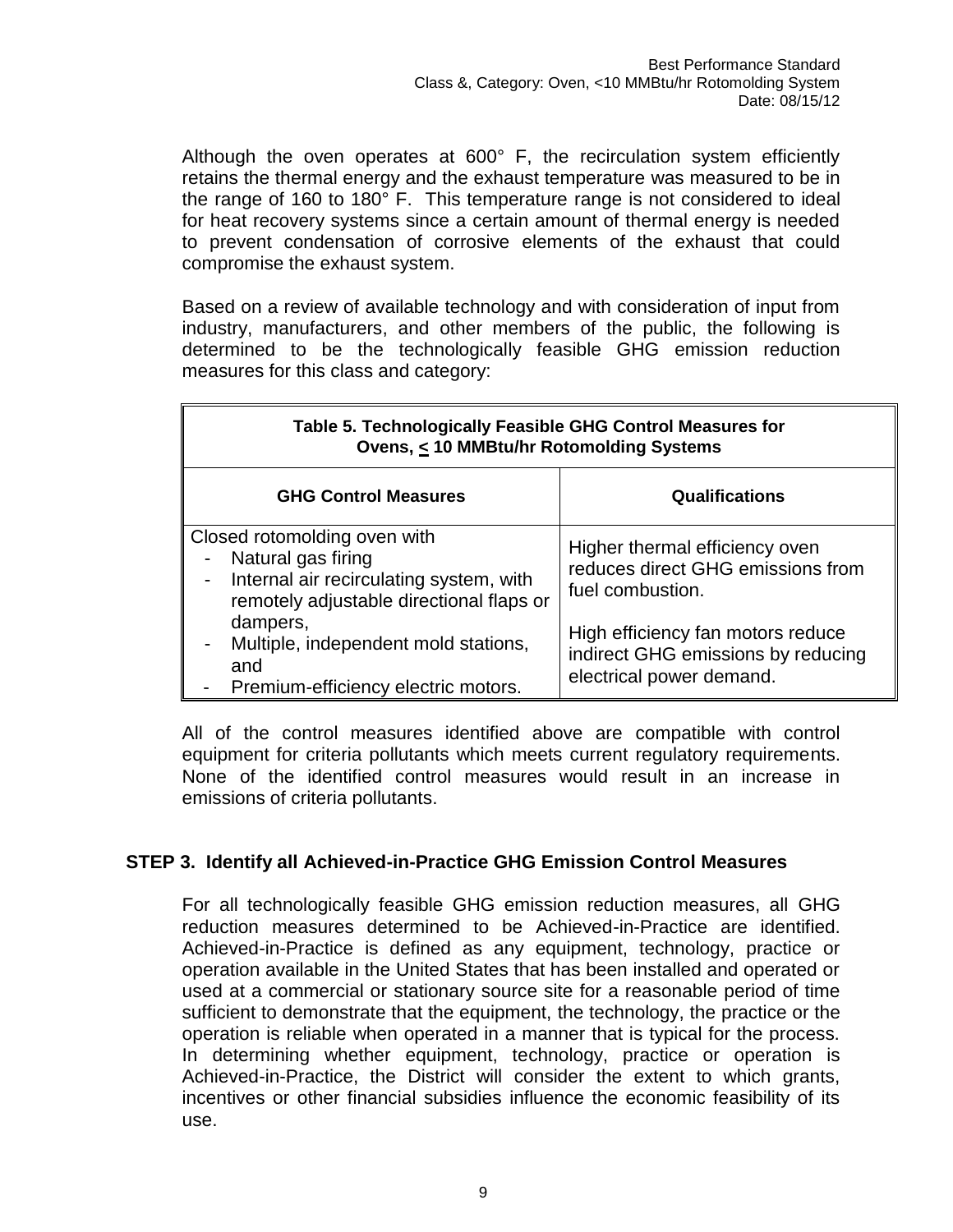The following findings or considerations are applicable to this class and category:

- Closed ovens are used as part of all permitted units. Some larger products in other locations may be manufactured using open heating systems, but the automated oven door controls and rotary mold rotational systems for this size product make the more efficient closed oven design feasible. Based on use of some of these units during the past decade, the practice is considered to be Achieved in Practice.
- All of the permitted units are required to run on natural gas. Some of these units have been in commercial operation for as long as eleven years, therefore this technology is considered to be Achieved in Practice.
- Internal air recirculation is common on currently permitted units. Although the efficiency of the system may have improved somewhat with the better damper controls on the newer units, recirculation systems have been employed for a decade to conserve fuel and provide a uniform heat to the product, therefore this technology is consider to be Achieved in Practice.
- Multiple, independent molds are common to all existing units. Typically, these are rotary systems with three or four arms that hold the molds undergoing one of the various stages in the process. In the past, single mold or shuttle systems with two or more molds were used. Based on the use of the multiple mold systems on units over the past decade, this technology is considered to be Achieved in Practice.
- High efficiency motors do not have as long a history as the other technologies but have been available and in use for at least the past five years. With the Premium Standard becoming effective in 2010, it is expected that such motors will become the industry standard. Based on the use of such motors in units installed since the Baseline Period, this technology is considered to be Achieved-In-Practice.

Based on a review of available technology and permitted units, the following is determined to be the Achieved-in-Practice GHG emission reduction measures for this class and category: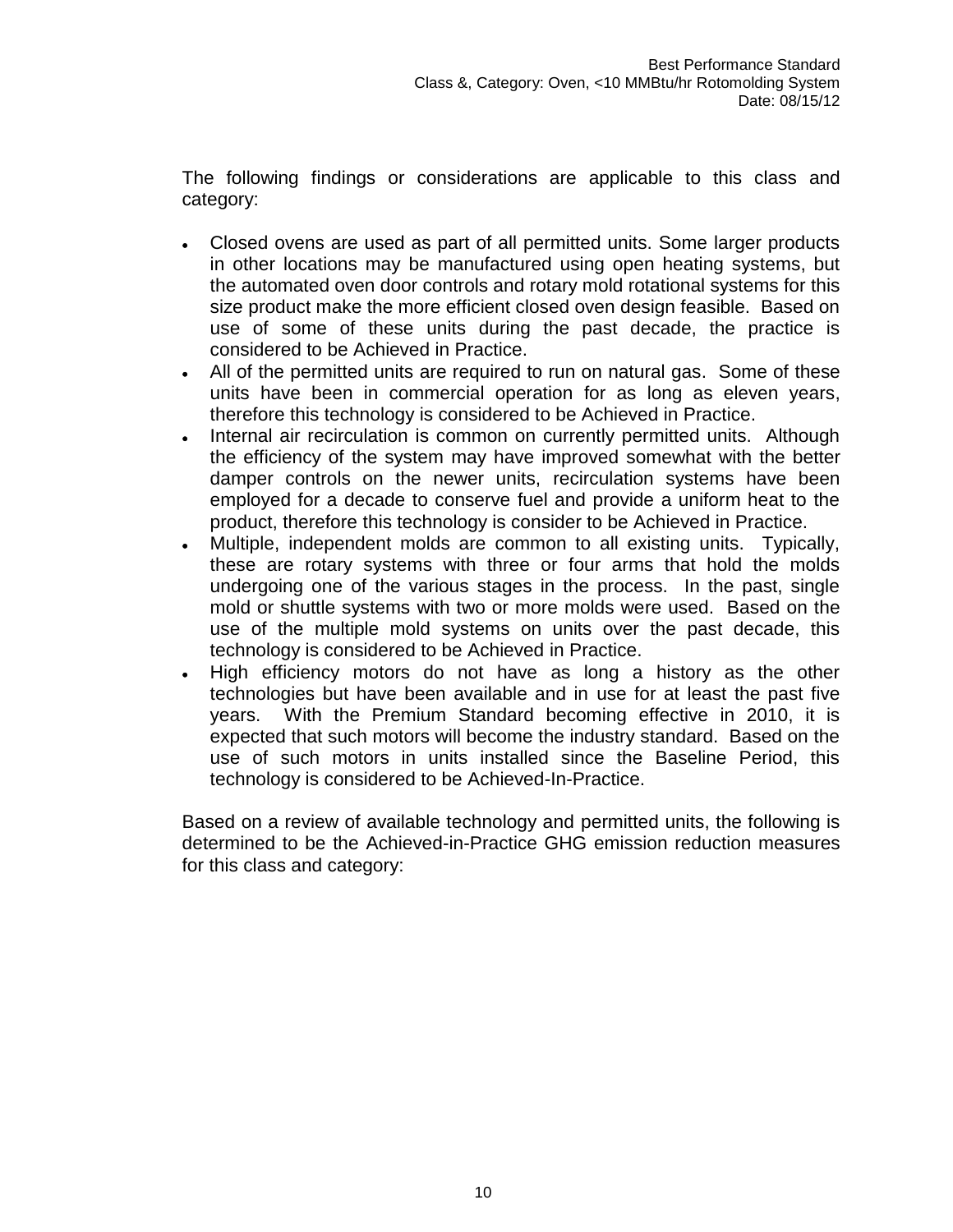| Table 6. Achieved-in-Practice GHG Control Measures for<br><b>Ovens, &lt; 10 MMBtu/hr Rotomolding Systems</b>                                                                                                                                  |                                                                                                                                                                                                |  |  |  |
|-----------------------------------------------------------------------------------------------------------------------------------------------------------------------------------------------------------------------------------------------|------------------------------------------------------------------------------------------------------------------------------------------------------------------------------------------------|--|--|--|
| <b>GHG Control Measures</b><br><b>Achieved-Qualifications</b>                                                                                                                                                                                 |                                                                                                                                                                                                |  |  |  |
| Closed rotomolding oven with<br>Natural gas firing<br>Internal air recirculating system,<br>with remotely adjustable directional<br>flaps or dampers,<br>Multiple, independent mold<br>stations, and<br>- Premium-efficiency electric motors. | Higher thermal efficiency oven reduces<br>direct GHG emissions from fuel<br>combustion.<br>High efficiency fan motors reduce<br>indirect GHG emissions by reducing<br>electrical power demand. |  |  |  |

#### <span id="page-12-0"></span>**STEP 4. Quantify the Potential GHG Emission and Percent Reduction for Each Identified Achieved-in-Practice GHG Emission Control Measure**

For each Achieved-in-Practice GHG emission reduction measure identified:

- a. Quantify the potential GHG emissions per unit of activity  $(G_a)$
- b. Express the potential GHG emission reduction as a percent  $(G_p)$  of Baseline GHG emissions factor per unit of activity (BEF)
	- Closed rotomolding oven with
		- Natural gas firing
		- Internal air recirculating system, with remotely adjustable directional flaps or dampers,
		- Multiple, independent mold stations, and
		- Premium-efficiency electric motors.

Except for the premium-efficiency motors, all of the Achieved in Practice technology was in use during the Baseline Period and is commonly found in new installations. As a result, there is no GHG emission reduction associated with those control options. Therefore, this section will only examine the GHG reduction resulting from the use of the premium-efficiency motors.

#### **A. Basis and Assumptions:**

- *All direct GHG emissions are produced due to combustion of natural gas in this unit.*
- *Indirect emissions are produced due to operation of the main process fan. The fan requires 250 horsepower when operating the unit at a rate of 100 tons per hour.*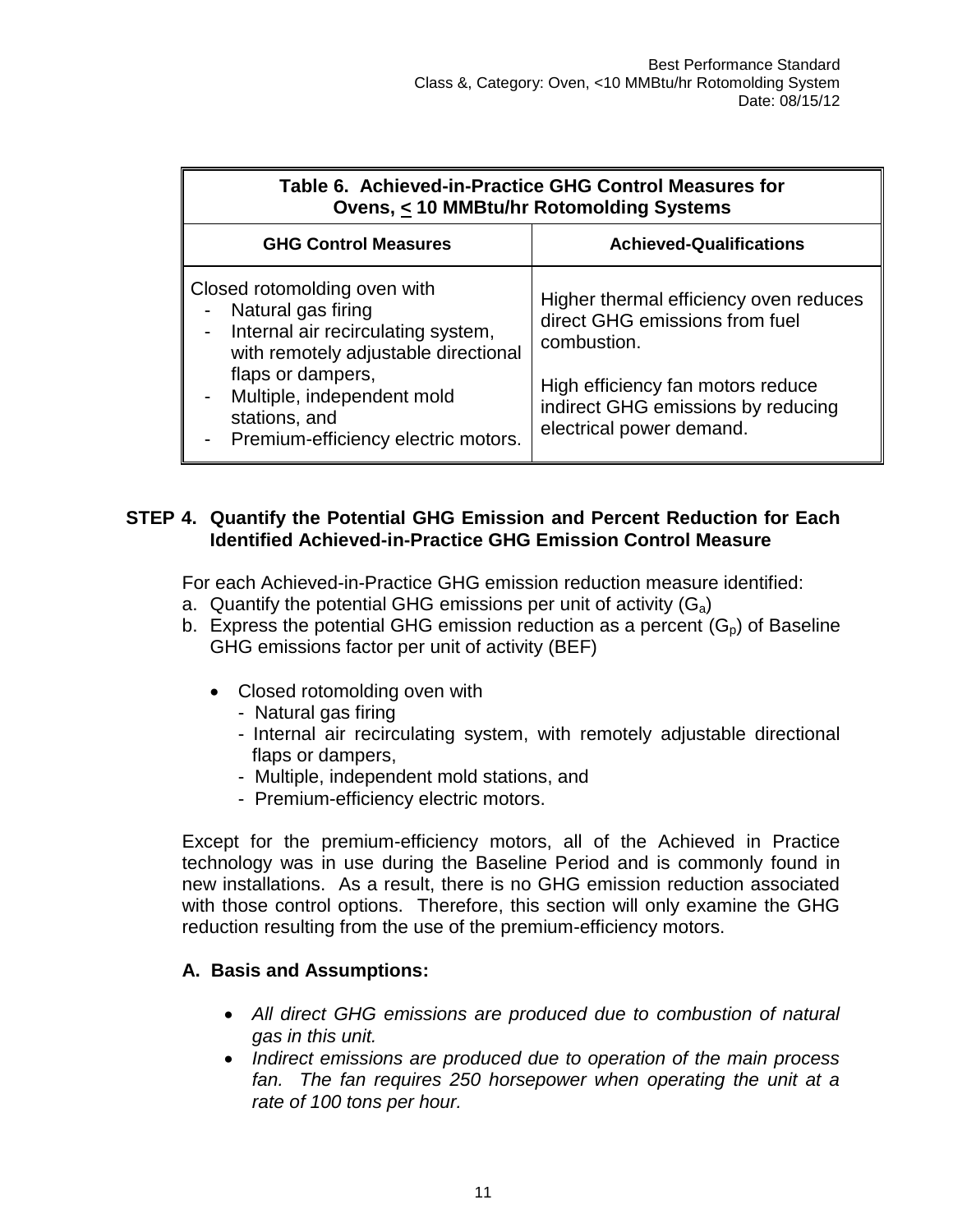- *Electric motor efficiency is based on engine size and efficiency rating, as shown earlier in Table 3.*
- *Indirect emissions from electric power consumption are calculated based on the current PG&E electric power generation factor of 0.524 lb-CO<sub>2</sub>e per kWh*

## **B. Calculation of Potential GHG Emissions per Unit of Activity (Ga):**

1. Direct GHG emissions: The combustion process of the baseline ovens is already highly efficient in controlling GHG emissions due to the use of natural gas, which has a lower carbon content than diesel fuel oil; recirculating fans, which maximize heat transfer and reduce fuel combustion requirements; and multiple mold systems, which minimizes thermal losses between batches, further reducing fuel combustion requirements. There are no known improvements which could further enhance the combustion process; therefore, there are no potential reductions in direct GHG emissions from this class and category.

The GHG emissions from the burning of natural gas were calculated assuming the maximum burner firing rate and using the following formula:

Direct GHG =  $5.4$  MMBtu/hr x 117 lb-CO<sub>2</sub>e/MMBtu  $= 631.8$  lb-CO<sub>2</sub>e/hr

2. Indirect GHG emissions: The baseline units were constructed prior to the promulgation of high efficiency (Premium Efficiency) standards for electrical motors. Use of the newly developed Premium Efficiency motors to power the oven fans will reduce the indirect GHG emissions from electrical power generation by providing more horsepower output for every kilowatt input.

The GHG emissions from the production of electricity of the power for the motors were calculated using the following equations, assuming the use of Premium Efficiency motors:

 $kW/hr = hp/hr \times 0.7457 \ kW/hp \times (1/efficiency)$ 

 $lb$ -CO<sub>2</sub>e/hr = kW/hr x 0.524 lb-CO<sub>2</sub>e/kWh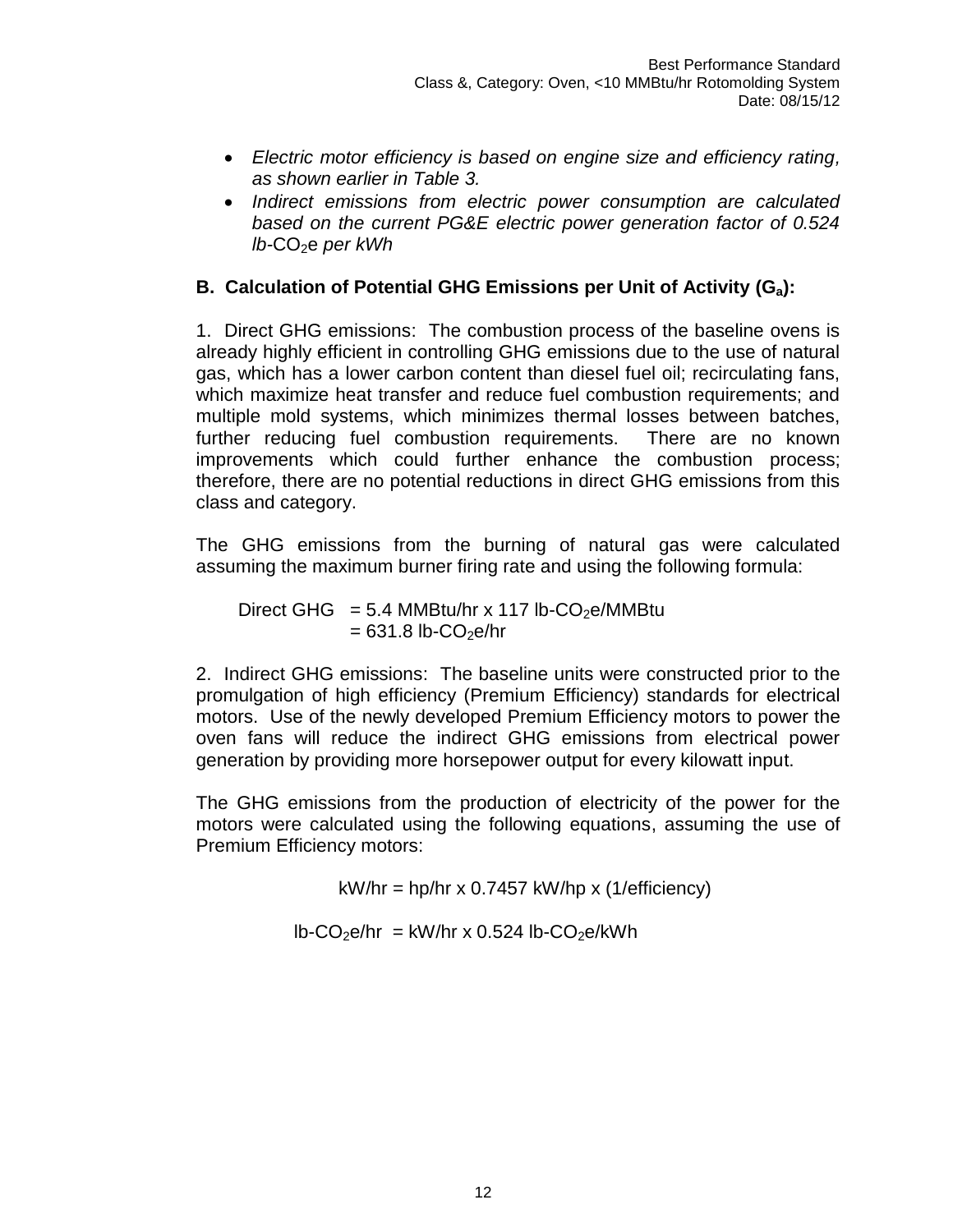| Table 7. Potential GHG Emissions - Indirect<br>with Premium Efficiency motors                                                    |    |        |       |       |       |      |
|----------------------------------------------------------------------------------------------------------------------------------|----|--------|-------|-------|-------|------|
| $lb$ -CO <sub>2</sub> e<br>$lb$ -CO <sub>2</sub> e<br>Premium<br>kW/hr<br>kW/hp<br>Fan Type<br>hp/hr<br>/hr<br>/kW<br>Efficiency |    |        |       |       |       |      |
| <b>Burner</b>                                                                                                                    | 10 | 0.7457 | 89.5% | 8.33  | 0.524 | 4.36 |
| Recirculating                                                                                                                    | 20 | 0.7457 | 91.7% | 16.26 | 0.524 | 8.52 |
| Exhaust                                                                                                                          |    | 0.7457 | 85.5% | 0.78  | 0.524 | 0.41 |
| Total                                                                                                                            |    |        |       |       |       | 13.4 |

The results of these calculations are shown in the following table:

- Premium Efficiency values reflect the nominal efficiency standards for motors manufactured after December 19, 2010, under the *Energy Independence and Security Act of 2007*.

*3. The* GHG Emissions per Unit of Activity *(Ga) is the sum of the direct and the indirect GHG emissions:*

 *G<sup>a</sup> = (631.8 + 13.4) lb-CO2e/hr = 645.2 lb-CO2e/hr*

**C. Calculation of Potential GHG Emission Reduction as a Percentage of the Baseline Emission Factor (Gp):**

 $G_p = (BEF - G_a)/BEF$  $=(645.7 - 645.2)/645.7$  $0 = 0.08\%$ 

#### <span id="page-14-0"></span>**STEP 5. Rank all Achieved-in-Practice GHG emission reduction measures by order of % GHG emissions reduction**

Based on the calculations presented in Section II.4 above, the Achieved-in Practice GHG emission reduction measures are ranked in Table 8 below: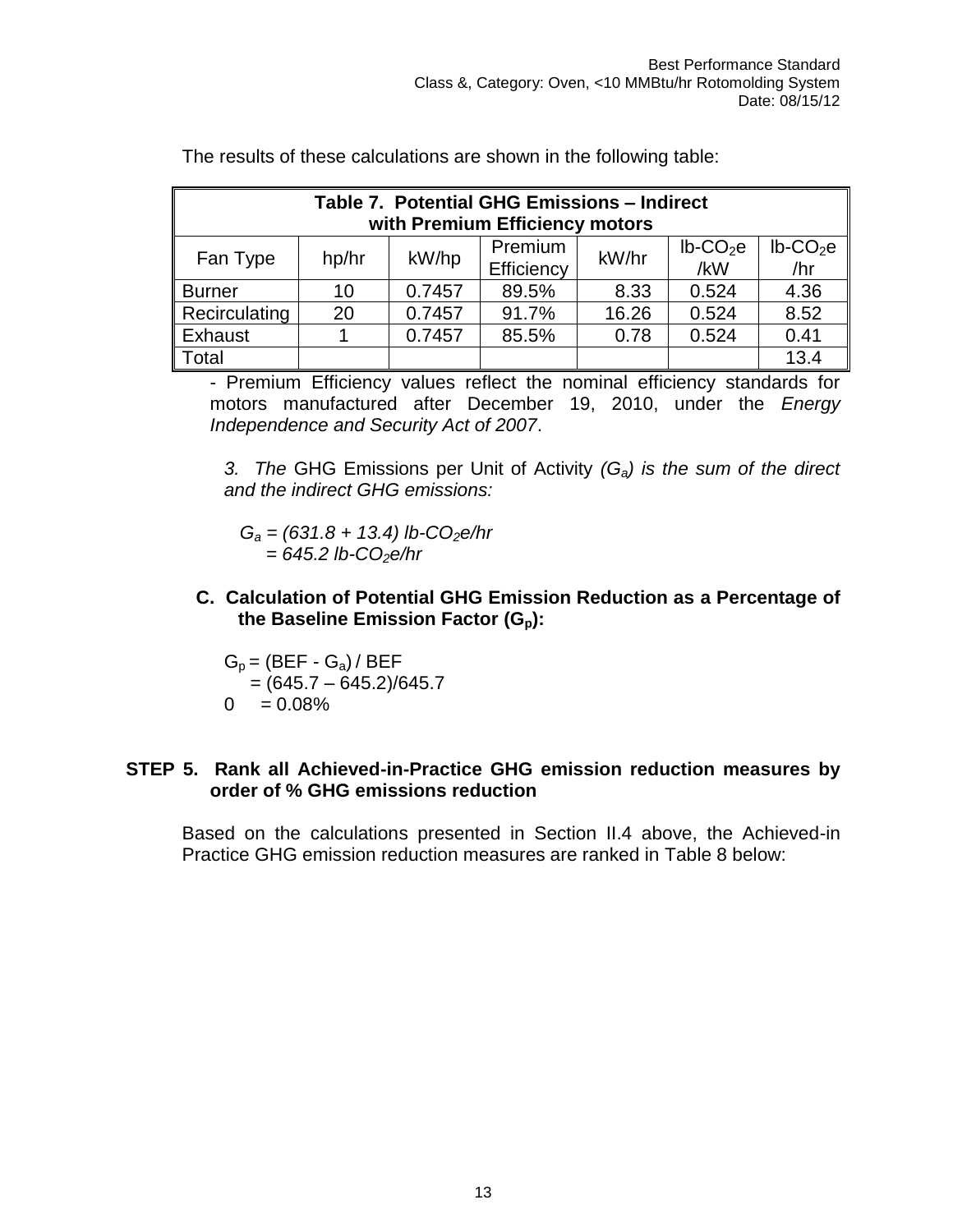| Table 8. Ranking of Achieved-in-Practice GHG Emission Control Measures |                                                                                                                                                                                                                                                   |                                                                                                                   |                                                                                                                                     |  |  |
|------------------------------------------------------------------------|---------------------------------------------------------------------------------------------------------------------------------------------------------------------------------------------------------------------------------------------------|-------------------------------------------------------------------------------------------------------------------|-------------------------------------------------------------------------------------------------------------------------------------|--|--|
| <b>Rank</b>                                                            | <b>GHG Control Measures</b>                                                                                                                                                                                                                       | <b>Potential GHG</b><br><b>Emission per</b><br><b>Unit of Activity</b><br>$(G_a)$<br>$(lb$ -CO <sub>2</sub> e/hr) | <b>Potential GHG</b><br><b>Emission</b><br><b>Reduction as a</b><br>Percentage of the<br><b>Baseline Emission</b><br>Factor $(G_p)$ |  |  |
|                                                                        | Closed rotomolding oven with<br>Natural gas firing<br>Internal air recirculating<br>system, with remotely<br>adjustable directional flaps<br>or dampers,<br>Multiple, independent<br>mold stations, and<br>Premium-efficiency<br>electric motors. | 645.2                                                                                                             | 0.08%                                                                                                                               |  |  |

#### <span id="page-15-0"></span>**STEP 6. Establish the Best Performance Standard (BPS) for this Class and Category**

For Stationary Source Projects for which the District must issue permits, Best Performance Standard is – "For a specific Class and Category, the most effective, District approved, Achieved-In-Practice means of reducing or limiting GHG emissions from a GHG emissions source, that is also economically feasible per the definition of achieved-in-practice. BPS includes equipment type, equipment design, and operational and maintenance practices for the identified service, operation, or emissions unit class and category".

Based on the definition above and the ranking given in Table 8 from Section II.5, Best Performance Standard (BPS) for this class and category is determined as:

#### *Best Performance for Standard Oven, <10 MMBtu/hr Rotomolding System*

#### *Closed rotomolding oven with*

- *Natural gas firing*
- *Internal air recirculating system, with remotely adjustable directional flaps or dampers,*
- *Multiple, independent mold stations, and*
- *Premium-efficiency electric motors.*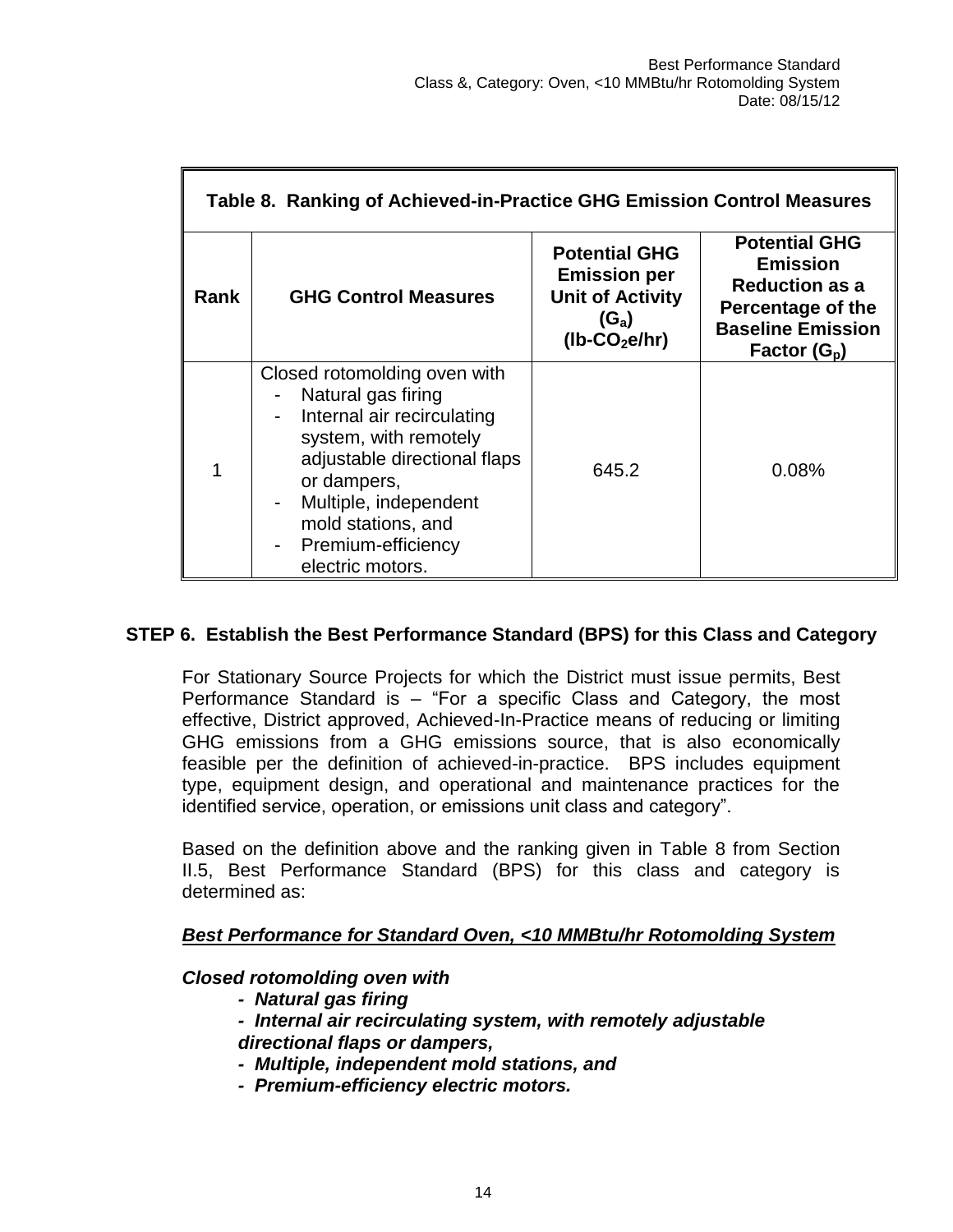#### <span id="page-16-0"></span>**STEP 7. Eliminate All Other Achieved-in-Practice Options from Consideration as Best Performance Standard**

The following Achieved-in-Practice GHG control measures, identified in Section II.4 and ranked in Table 8 of Section II.5 are specifically eliminated from consideration as Best Performance Standard since they have GHG control efficiencies which are less than that of the selected Best Performance Standard as stated in Section II.6:

No other Achieved-in-Practice options were identified.

# **Vl. Public Participation**

A Draft BPS evaluation was provided for public comment. Public notification was sent on May 25, 2012 to individuals registered with the District's list server. That notification is attached as Appendix 2.

No comments were received during the public notice period.

# <span id="page-16-1"></span>**VII. Appendices**

Appendix 1 Public Notice of Intent: Notice

Appendix 2 Public Participation: Notice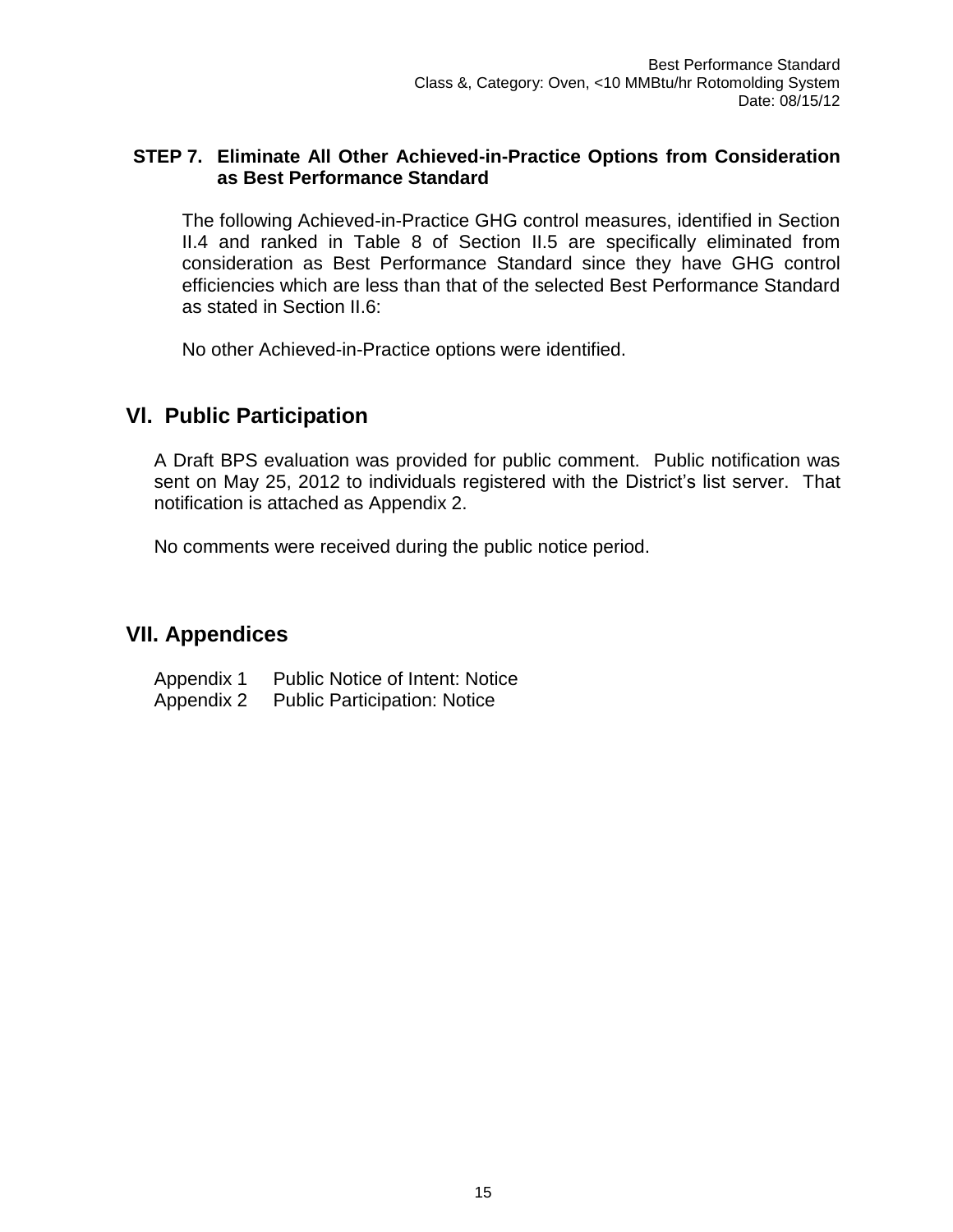# Appendix 1 Public Notice of Intent: Notice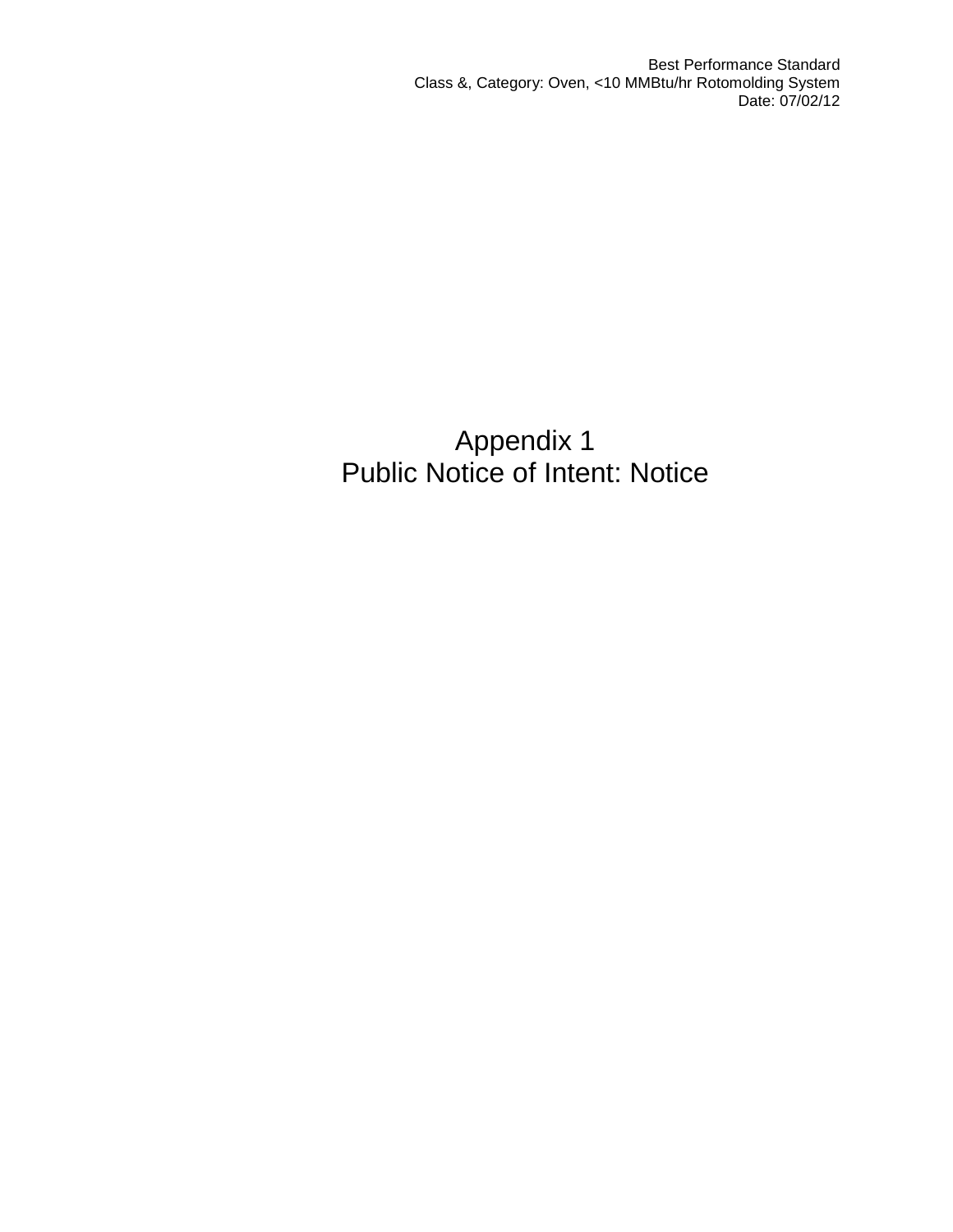



# **Notice of Development Of** Best Performance Standards

NOTICE IS HEREBY GIVEN that the San Joaquin Valley Air Pollution Control District solicits public comment on the development of Best Performance Standards for the following Stationary Source class and category of greenhouse gas emissions:

# **< 10 MMBtu/hr Polyethylene Products Rotomolding Systems**

The District is soliciting public input on the following topics for the subject Class and Category of greenhouse gas emission source:

- Recommendations regarding process or operational activities the District should consider when establishing Baseline Emissions for the subject Class and Category.
- Recommendations regarding processes or operational activities the District should consider when converting Baseline Emissions into emissions per unit of activity.
- Recommendations regarding technologies to be evaluated by the District when establishing control measures applicable to direct sources of greenhouse gas emissions.
- Recommendations regarding technologies to be evaluated by the District when establishing control measures applicable to indirect sources of greenhouse gas emissions.

Information regarding development of Best Performance Standard for the subject Class and Category of greenhouse gas emission source can be obtained from the District's website at [http://www.valleyair.org/Programs/CCAP/CCAP\\_idx.htm.](http://www.valleyair.org/Programs/CCAP/CCAP_idx.htm)

Written comments regarding the subject Best Performance Standard should be addressed to George Heinen by email, george.heinen@valleyair.org, or by mail at SJVAPCD, 1990 E Gettysburg Ave, Fresno, CA 92726-0244. All comments must be received by 5:00 p.m. on **March 19, 2012**. For additional information, please contact George Heinen by e-mail or by phone at (559) 230-5811.

Information regarding the District's Climate Action Plan and how to address GHG emissions impacts under CEQA, can be obtained from the District's website at [http://www.valleyair.org/Programs/CCAP/CCAP\\_idx.htm.](http://www.valleyair.org/Programs/CCAP/CCAP_idx.htm)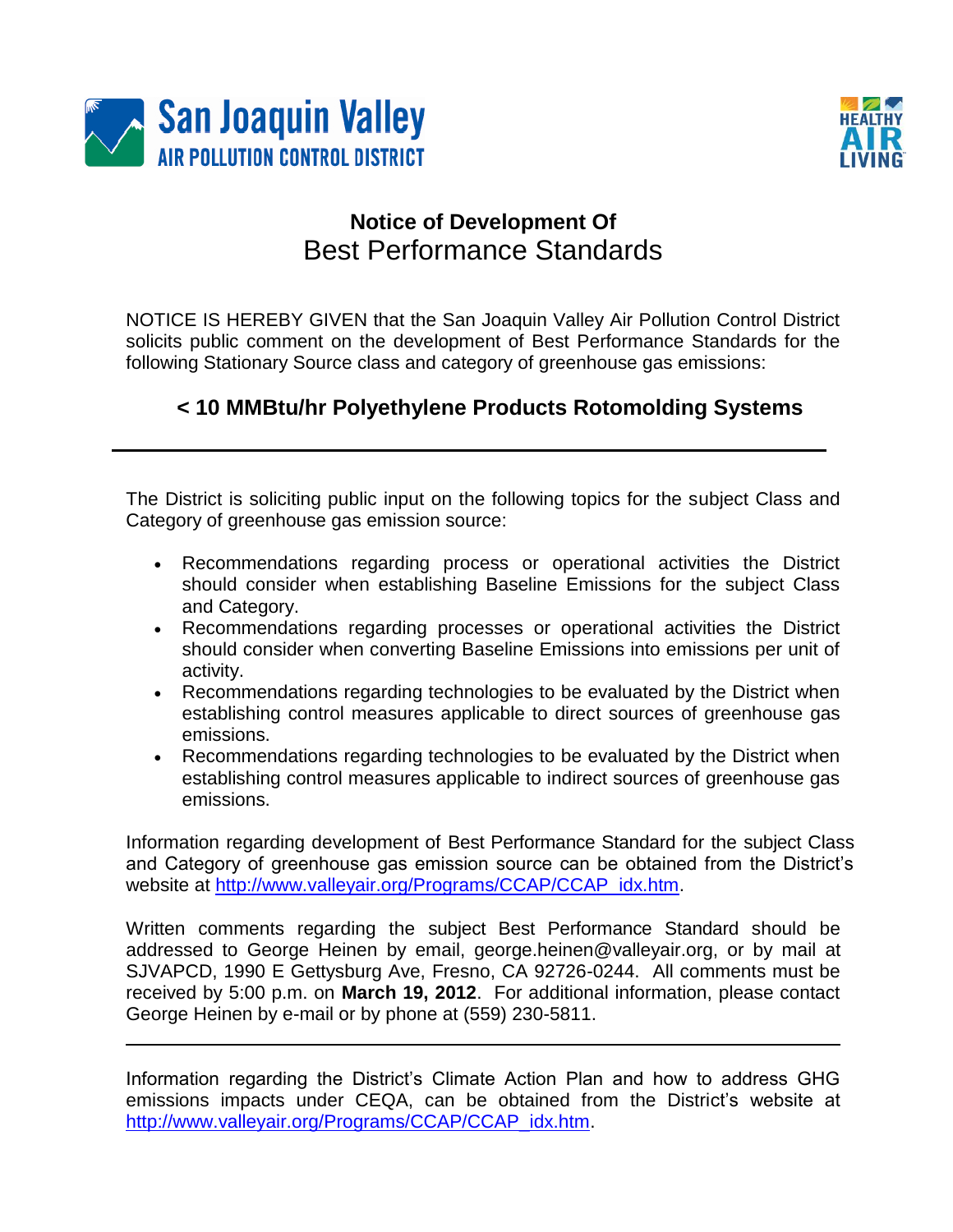Appendix 2 Public Participation: Notice